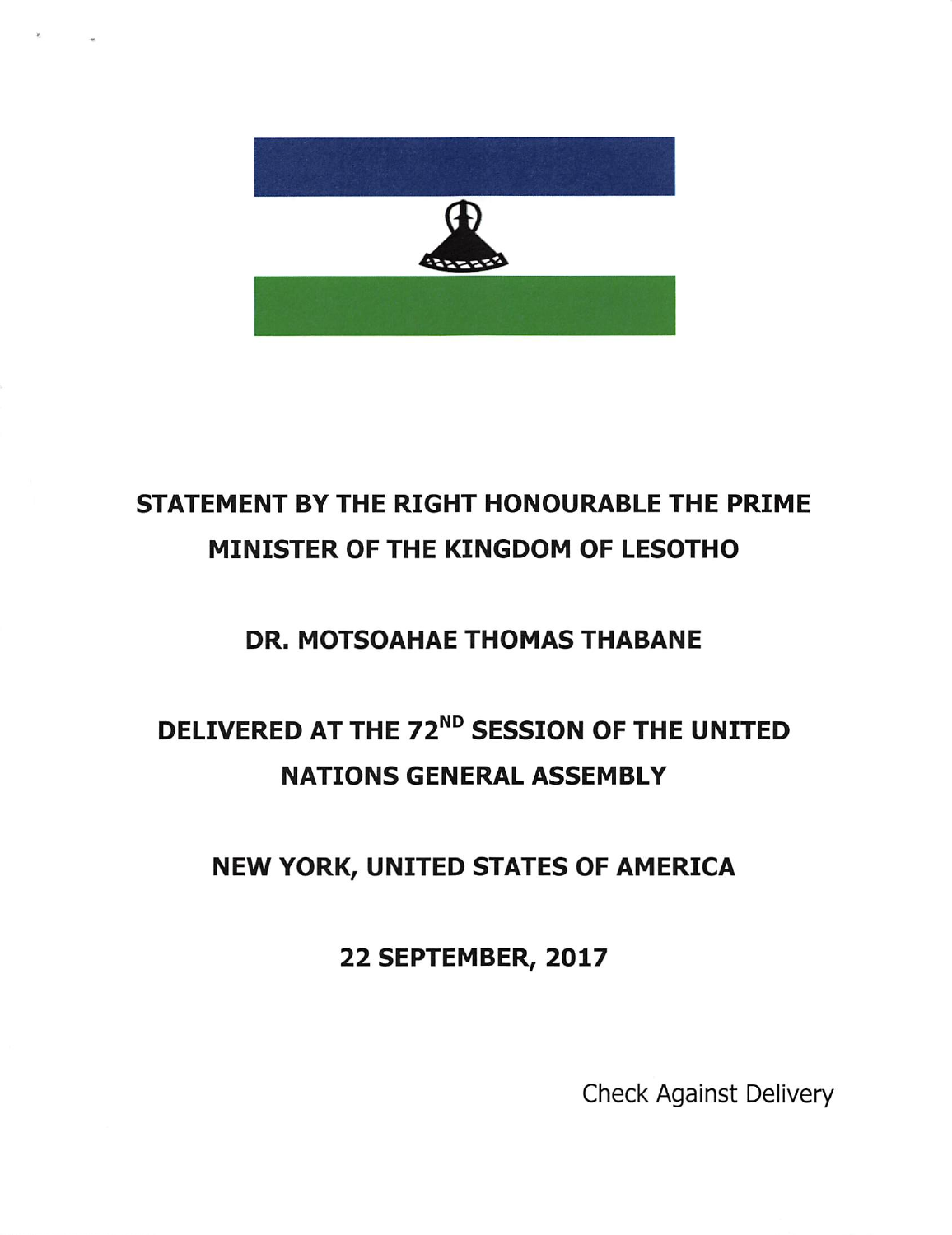# President of the 72<sup>nd</sup> Session of the General Assembly, Your Excellencies Heads of State and Government, Your Excellency, Mr Antonio Guterres, Secretary General of the United Nations,

Distinguished Ladles and Gentlemen,

Allow me to begin by congratulating you, Mr. President, for your election to the Presidency of the 72<sup>nd</sup> Session of the United Nations General Assembly. Your illustrious career as a diplomat assures us of a successful session. I assure you of my delegation's full support and cooperation during your tenure of office. Let me also hasten to commend your predecessor, Mr. Peter Thomson, for his distinct leadership of the 71st Session of the General Assembly. He handled the great responsibility of leading this august body with commendable skill and devotion.

During the last session we also witnessed the election of the new Secretary General, Mr. Antonio Guterres, whose impeccable credentials and distinct service within the UN, coupled with the wealth of knowledge and experience that he possesses, leave us hopeful that he will handle the challenges of his new position with commendable dexterity. We, therefore, congratulate you, Mr. Secretary General, on your welldeserved appointment and wish you success in the long journey ahead. In the same breath, we pay tribute to the former Secretary General, Mr. Ban Ki – Moon, for a job well done. He performed the duties of his high office with consummate diplomatic skill and honour.

#### Mr. President.

We meet once again for the  $72<sup>nd</sup>$  time in the history of the United Nations in order to make an appraisal of the world political, security and economic situation. We do so at a critical juncture in human history, indeed this is the time for a true reflection on the role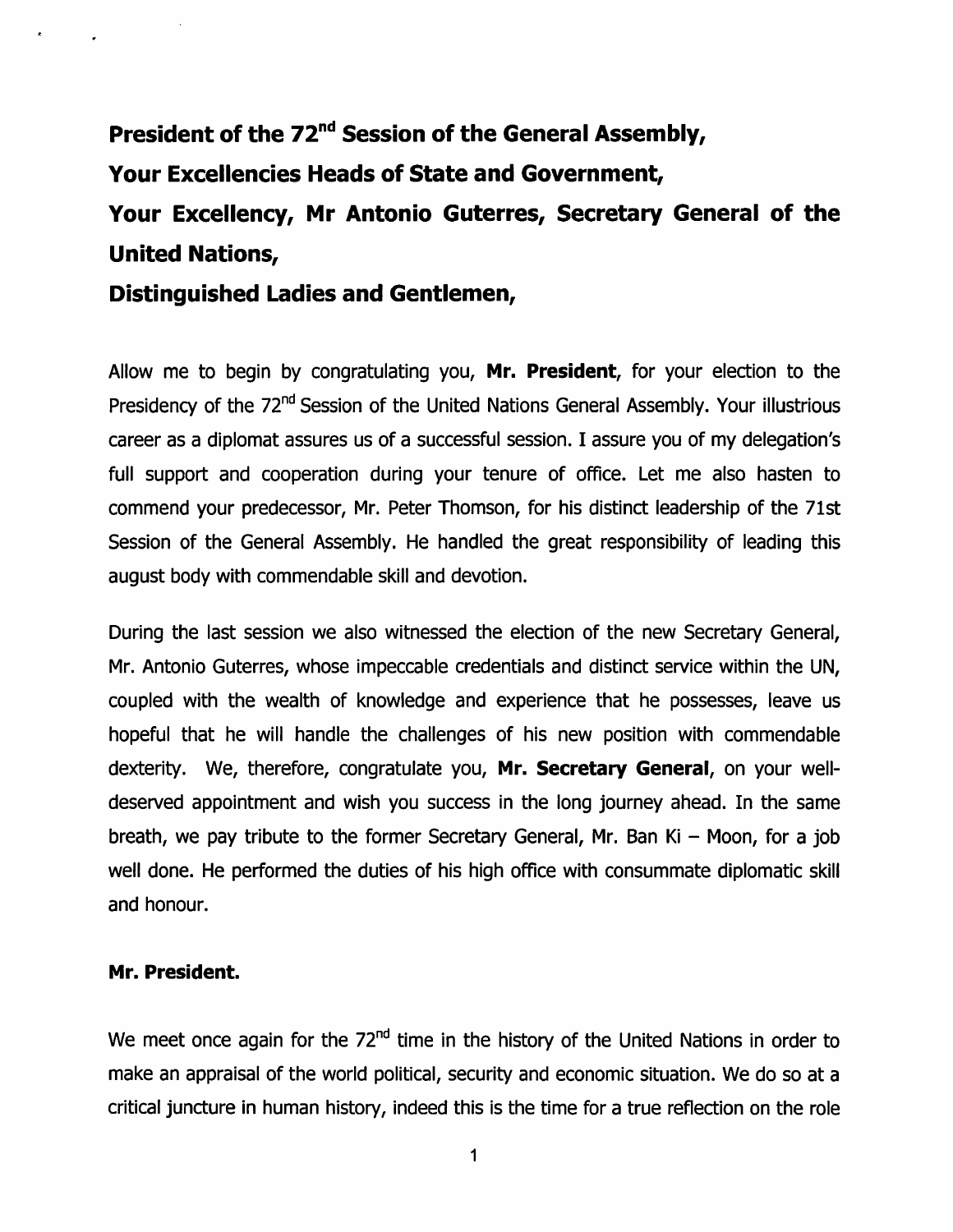of our Organization in the  $21<sup>st</sup>$  Century – the United Nations upon which humanity places much faith and hope for a better life for aii.

The paii of despair that had descended upon the world following the Second World War was eased with the adoption of the lofty ideals by our forebears when they came together in San Francisco and resolved to "save succeeding generations from the scourge of war; to reaffirm faith in fundamental human rights, in the dignity and worth of the human person, in the equal rights of men and women and of nations large and small; and to promote social progress and better standards of life in larger freedom".

Sadly, today we speak of a world that is slowly regressing to the one that existed seven decades ago. The muitifaceted and complex challenges that have besieged us are threatening to erode the laudable strides that the UN has made since its formation. Inter and intra-State conflict characterizes the modern day world. From the global refugee crisis to the spread of terrorism, the ability of the UN to effectively resolve conflict is put to the test. The heightened tensions in the Korean Peninsula, coupled with the flagrant violation of the United Nations Security Council Resolutions as well the Treaty on the Non-Proiiferation of Nuclear Weapons, speak to the brewing arms race in that part of the world.

As if this is not enough, respect for Human Rights and the rule of law, the very principles that speak to the very fiber of the United Nations, continue to be flouted with impunity. Women and children, in particular, face the worst brutal forms of abuses in this world, especially in conflict ridden countries. Poverty also continues to be a dreadful affliction on the developing countries. It undermines the developing countries' efforts to re-orient their economies towards significant gains in real growth. The result of this scenario is that most poverty stricken populations are left with no option but to sometimes employ unorthodox economic survival methods to sustain their livelihoods.

 $\overline{2}$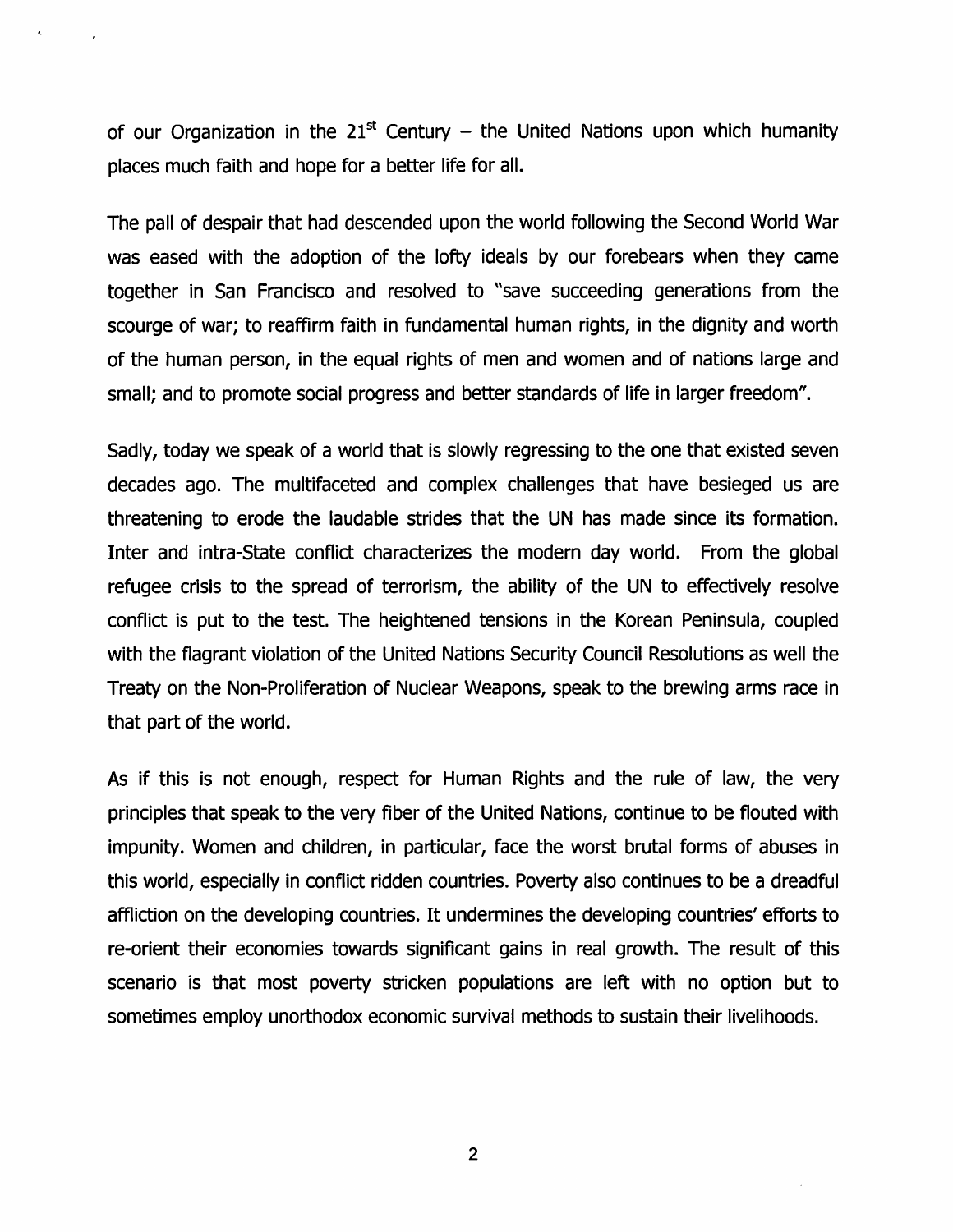#### Mr. President,

It is in the above context that we welcome the theme for this Session: "Focusing on People: Striving for Peace and a Decent Life for All on a Sustainable Planet". The theme resonates squarely with the very principles underpinning the formation of the United Nations. That is what this organization stands for. The complexities and dichotomies that characterize humanity's existence on this planet and the inequalities that prevail between the developed and under-developed countries would be a thing of the past if we were to remain true to our mission and focus on people in our development path.

Whereas the SDGs embrace the concept of universal prosperity for all societies, we are all aware that, in essence, this ideal is still far from being realized. We need to cooperatively move forward in the endeavor to achieve peace and a decent life for all. It is, indeed incumbent upon the entire international community to act in unison, as we strive to restore peace and deploy a universal response to our said ideal. To that end, the immediate challenge is to come up with a new strategy which will encapsulate the SDGs and integrate them, multi-dimensionally, into the concept as outlined in the theme.

#### Mr. President,

We are cognisant of the fact that our destiny, in Lesotho, is in our hands; and that the chief responsibility for sustainable and equal development recites with us. As a newly inaugurated Administration, we have set for ourselves very lofty goals to restructure all the important institutions of Government. In this regard, we intend to embark on an ambitious, yet achievable reforms programme. We are committed to full implementation of the Southern African Development Community (SADC) decisions, and indeed to taking Lesotho in the path of inclusive reform process comprising Constitutional, Parliamentary, Electoral, Public Sector, and Security Sector Reforms. This is an exercise that will involve all stakeholders who must engage in a genuine and total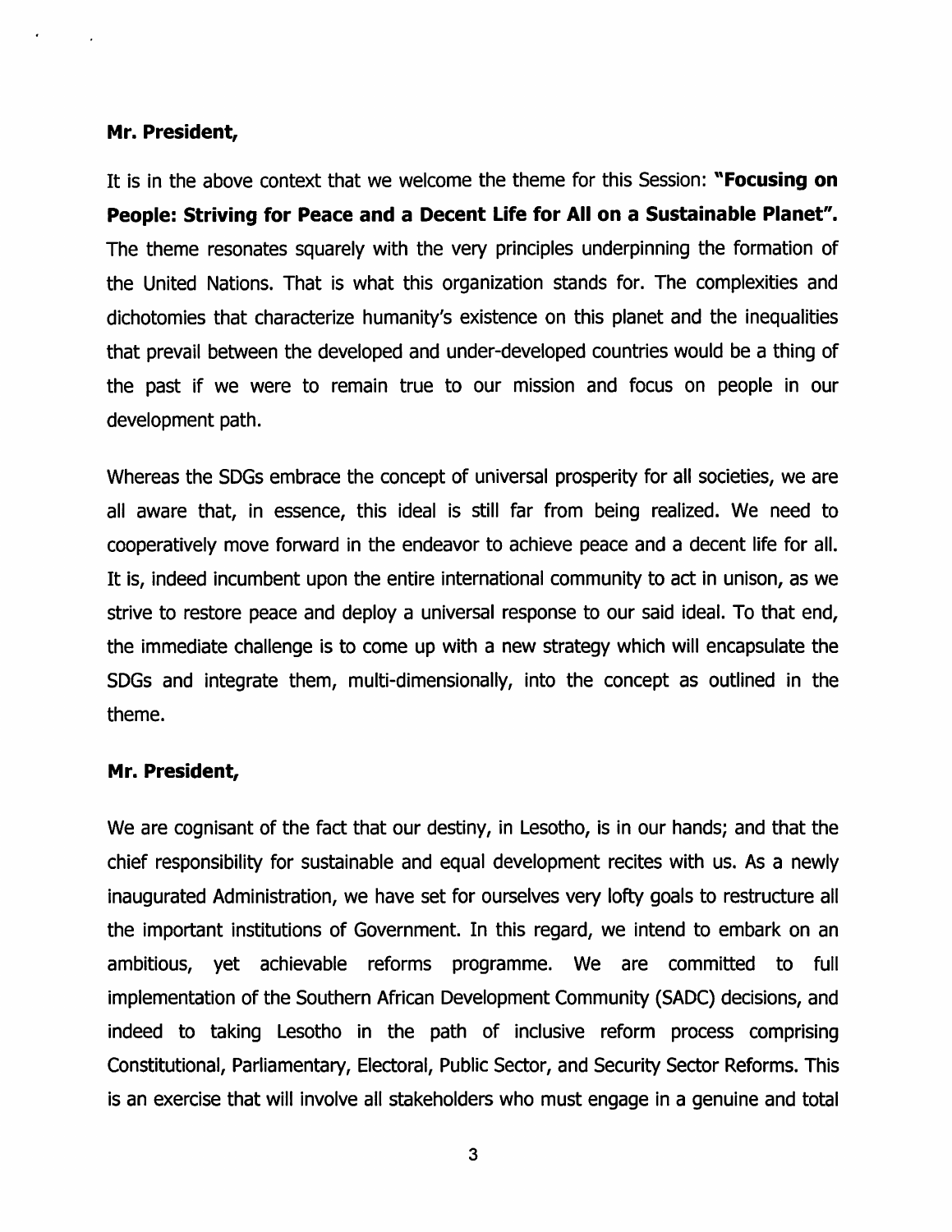commitment to establish a stable political order, which is conducive to economic development.

Our resolve and commitment to implement SADC decisions as the new Government of Lesotho signifies our commitment to work together with our regional Body in pursuit of lasting peace and security in our country and indeed in the whole SADC Region. We have made good progress in the implementation of SADC decisions following the recommendations of Judge Phumaphi Commission of inquiry in Lesotho after the brutal assassination of the then Army Commander, Lt. Gen Mahao in June 2015. I stand before this house today with sadness and great humiliation to report once again the assassination of the Lesotho Army Commander, Lt. Gen Khoantle Mo'tso-Mot'so less than three weeks ago on the  $5<sup>th</sup>$  of September 2017 by two senior army officers, who were in turn shot and killed by the General's bodyguards. Despite these daunting challenges of political and security instability that seem to be rocking our small Mountain Kingdom, SADC as a regional bloc is standing firm behind us to restore peace, political stability, security and rule of law in Lesotho.

On this note, Mr. President, I wish to thank SADC, our development partners and friends of Lesotho, the African Union and the United Nations for their unwavering support in ensuring that Lesotho's democracy is protected, in pursuit of its economic growth and stability of her Nation.

On the development front, I am happy to report that the Government of Lesotho is committed to maintaining strict fiscal discipline in order to stabilize the national economy, stimulate growth and business activity, while preserving the environment. At the same time, we are relentlessly committed to combatting crime and corruption at all levels of our society, in accordance with Goal 16 of the SDGs, which recognizes that corruption undermines efforts to combat poverty and gender equality. It further acts as a tax to the poor when it comes to accessing their right to public services. We are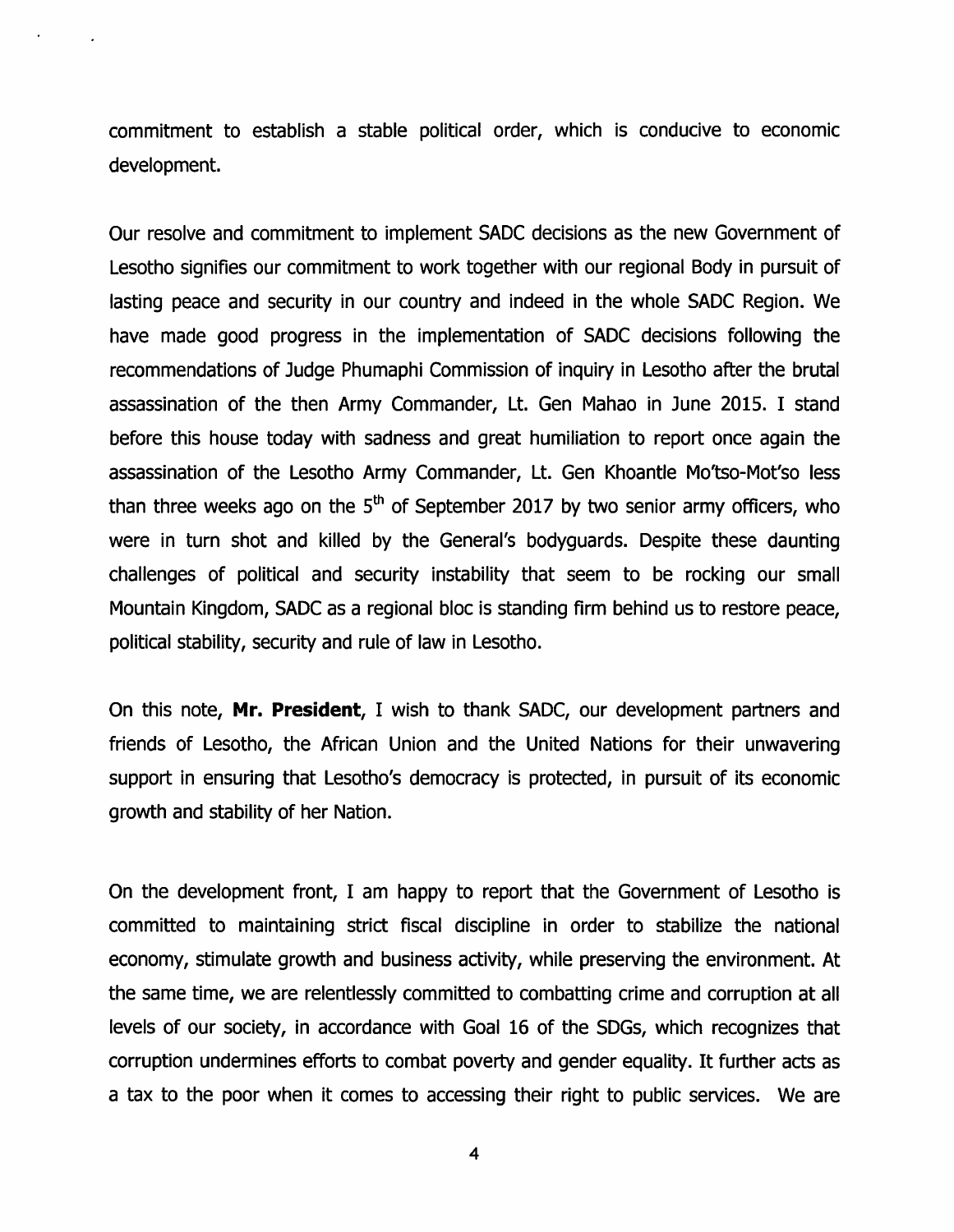aware that on our own, without the support of our cooperating partners, our efforts to root out corruption cannot yield the desired results hence our glaring call to them to join forces with us in this crusade.

#### Mr. President,

We believe, as a Least Developed Country (LDC), that the concept of development is only meaningful when it bestows tangible benefits to communities in a sustainable manner. It is an indisputable fact that the youth are a thread that holds together the fabric of every nation and can, at the same time, be eminent agents of change. It would be unwise and a serious miscalculation not to recognize the youth as partners of today and leaders of tomorrow. In this regard, we emphasize the importance of the youth's participation in decision making at ail levels. Further, job creation for the youth remains a priority. In reference to goal 8 of the SDGs, global strategy for youth employment is to be operationaiized by the year 2020. Therefore, countries have to develop strategies for youth employment and implement the Global Jobs Pact of the International Labour Organization (ILO). In light of this, the Government of Lesotho remains committed in its resolve to harness the energy of the young Basotho men and women for the advancement of the economy of our country.

Moreover, Lesotho continues to deal with the scourge of the HIV/AIDS pandemic which is more prevalent among women, who are the backbone of our economy. Empowerment of women is a focal point of our development policy; and we believe that the elevation of women to positions of leadership, both in the private and public sectors, will lead to a more equitable and prosperous society in Lesotho. We recognize that poverty and the AIDS pandemic go hand in hand; and therefore our poverty eradication policies are targeted at the most vulnerable groups, being the elderly, AIDS orphans, women and youth. We remain steadfast in ensuring that these are tackled for they are key components of the SDGs.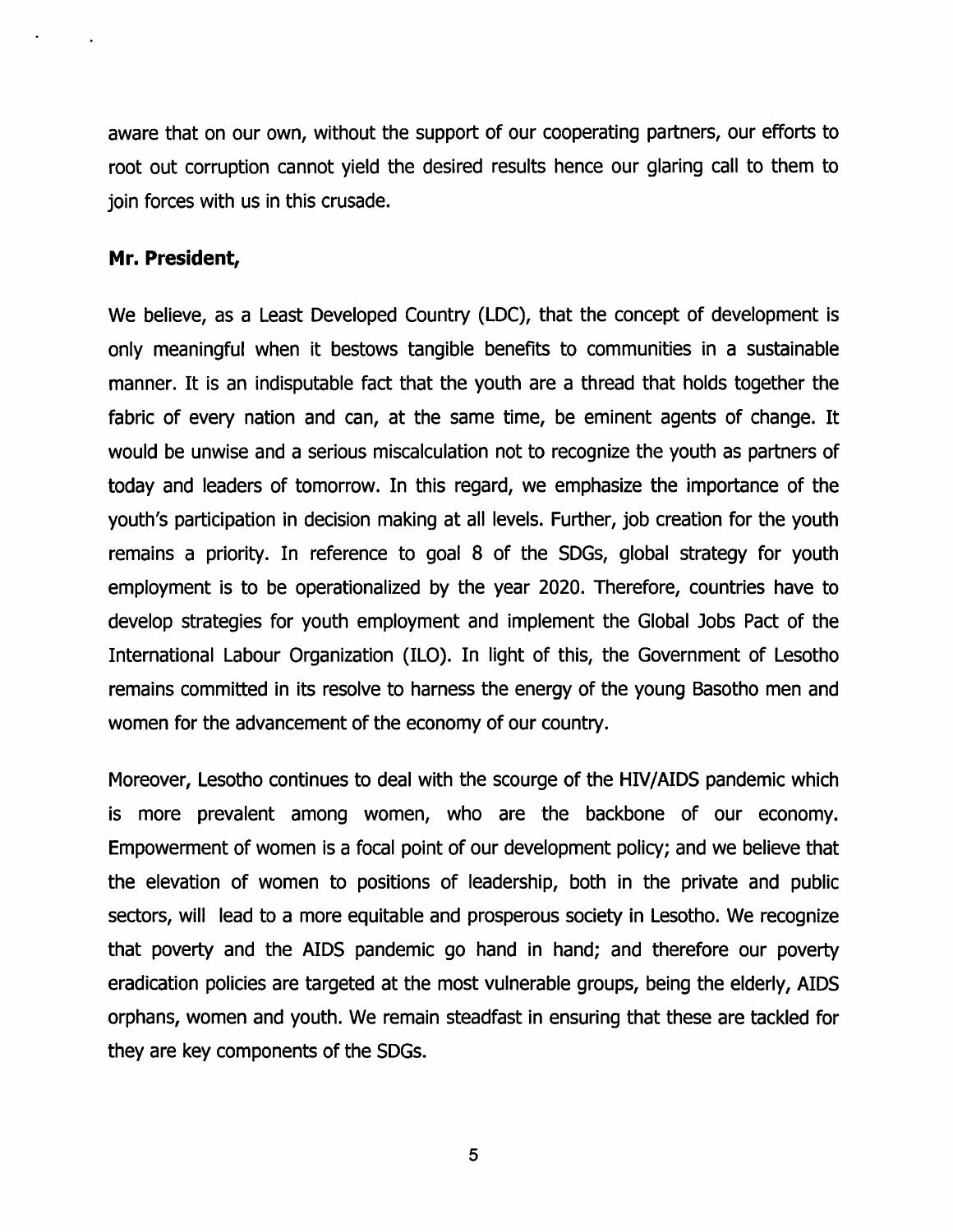On the economic front, Lesotho like other Landlocked Developing Countries (LLDG's), continues to face challenges inherently linked to its unique geographical position. The burden of high transport costs, cumbersome and slow export processing procedures continue to impose serious impediments to our external trade. Suffice it to mention the need for increased international assistance in infrastructure development, institutional capacity building as well as Industrialization and enhancement of productive capacity, not only for the Least Developed Countries but for all Developing Countries.

#### Mr President,

#### Distinguished Delegates,

Lesotho continues to be a proponent of maintenance of international peace and security. We are deeply disturbed by the ongoing violence in Syria, some African and other parts of the Middle East. The rise of ISIS has added another dimension to the scourge of international terrorism. It has become a force of destruction and renders mayhem on a global scale. We are encouraged by recent efforts aimed at shrinking the boundaries of the territories controlled by ISIS In Iraq and Syria. As a result of the on going violence In the Middle East and elsewhere, the world refugee population has risen to more than sixty five million displaced persons. Including those fleeing from hunger. This situation is intolerable as it has created an environment in which young people have become vulnerable to recruitment by terrorist movements and human trafficking.

#### Mr. President,

In recent years Lesotho has been facing prolonged droughts due to the El Nino effect, which grippled the entire Southern African sub-continent leading to food shortages and other hardships. The recent hurricanes that devastated the Caribbean and other parts of the United States and torrential rains witnessed in many countries, including floods of Biblical proportions, are a stark reminder that climate change is here with us and that an urgent action is required in accordance with the Paris Climate Change Treaty concluded more than a year ago.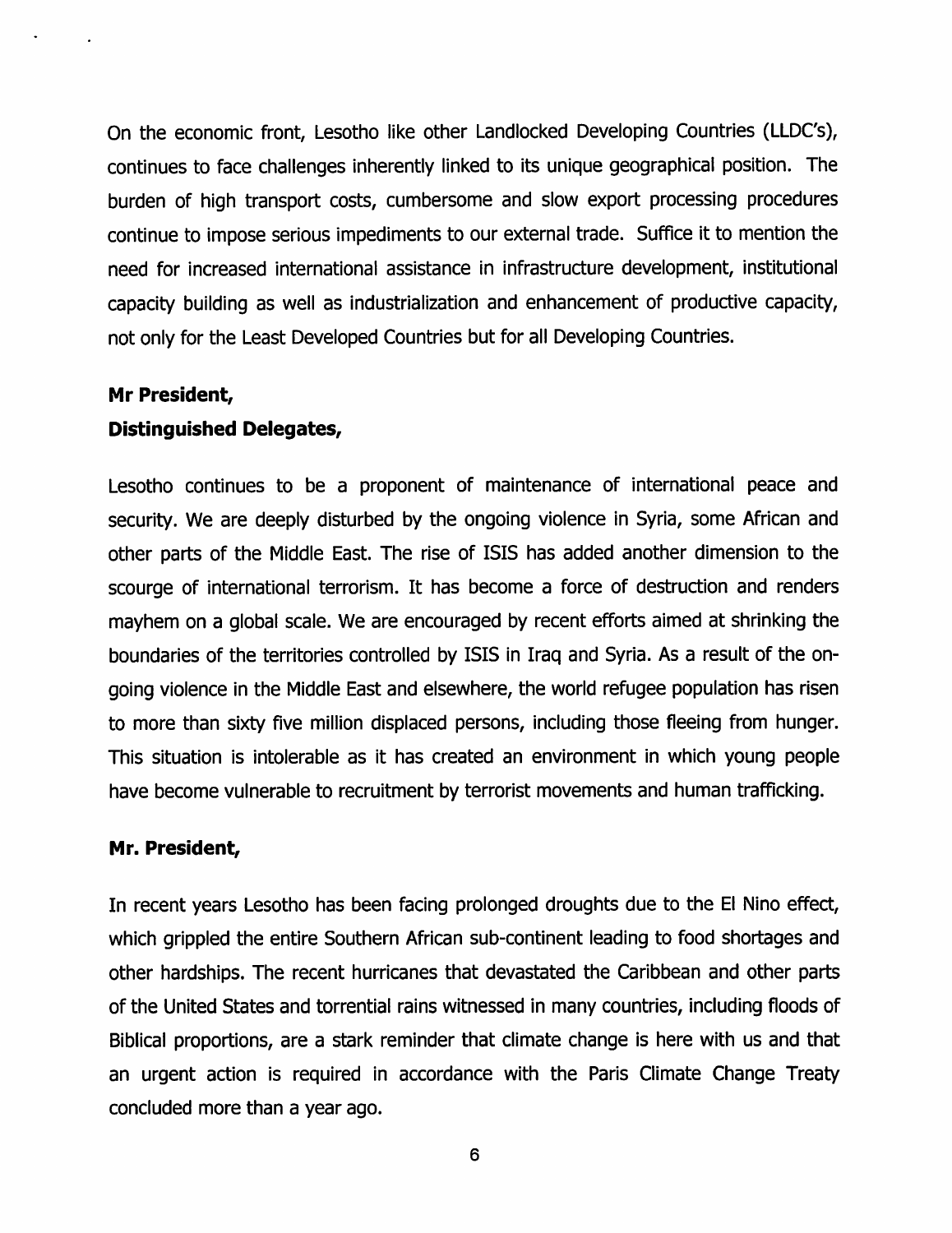We reiterate our appeal that small countries like Lesotho, including Small Island States, be empowered with technologies to deal with and adapt to climate change challenges. Attainment of sustainable development will elude us if there is no genuine commitment by all including our Development Partners. Indeed, the principles of common but differentiated responsibility and economic might and capability between the developed and the developing nations, are critical for our success in building a sustainable world. We, therefore, call on the international community to continue mobilizing and providing additional financial resources to Africa for climate friendly technologies to address, both the urgent adaptation and mitigation needs of Africa, and other developing countries. In the same vein, we urge countries that have reneged on their support to the Paris Agreement to reconsider their position and come back to the fold.

#### Mr. President,

One of the most notable achievements, accomplished by the International community, through the United Nations, is the eradication of colonialism. However, this business remains unfinished. The questions of Western Sahara and Palestine have defied solution for a long time. We reiterate our support for Western Sahara in its struggle for selfdetermination.

Each day that passes without a change in the lives of the People of Western Sahara is a reminder to the world that we must renew our determination to fight the injustices perpetrated against the Saharawi Arab Democratic Republic. History will judge us harshly if we silently watched the unjust treatment meted out on the People of that African country. Our silence and inaction would leave an indelible mark of failure on our character as <sup>a</sup> collective.

The modern day world has no place for practice of colonial tactics. In this connection, we call on the United Nations to remain resolute on its determination to rid the world of the scourge of colonialism. The agreement by the Polisario Front and Morocco to resume negotiations in order to reach a long term solution has not gone unnoticed. We

 $\overline{7}$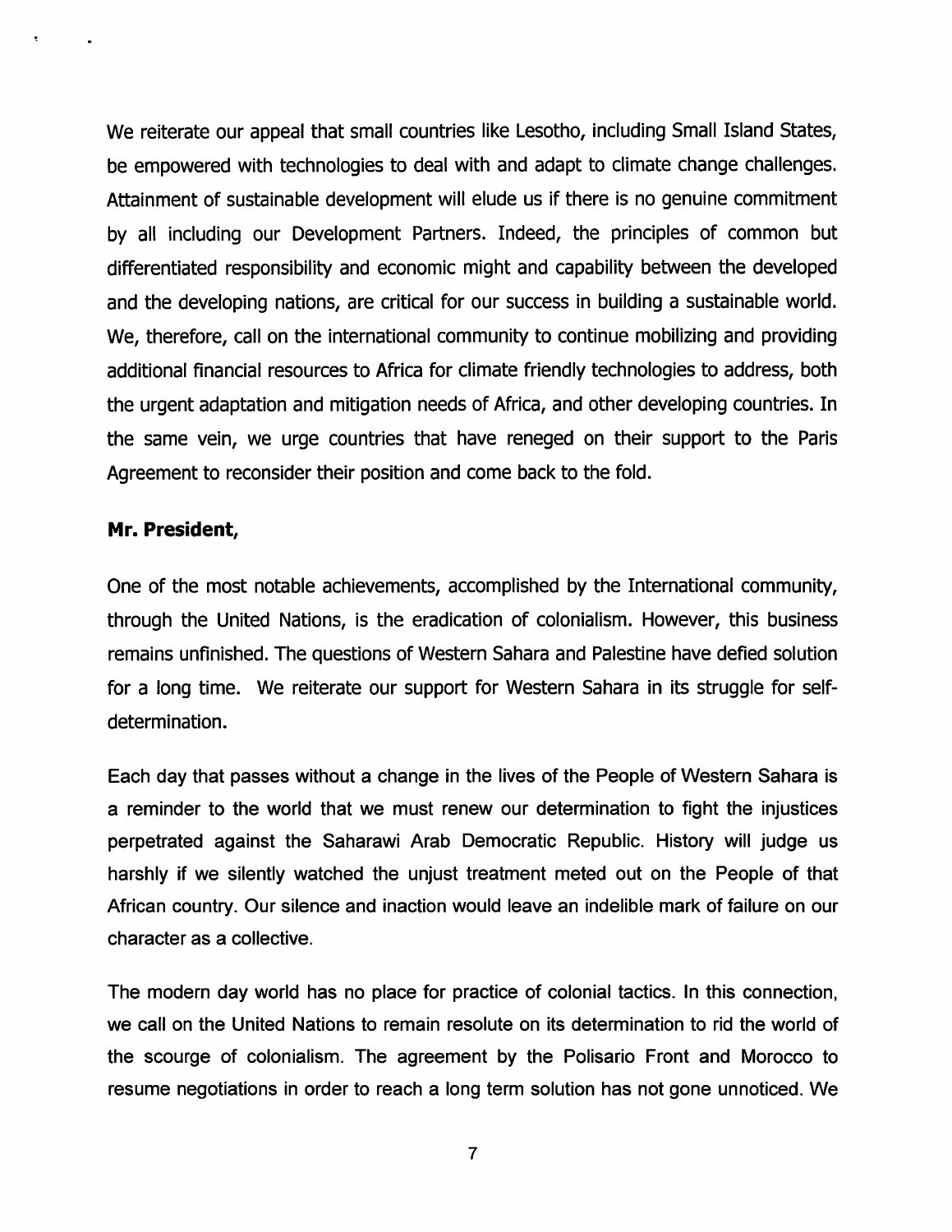commend them for that bold step and assure them of our support in their noble endeavours.

The Question of Palestine has been on the UN agenda for decades. We continue to believe that the two states solution, on the basis of the 1967 borders, whereby Israel and Palestine will co-exist, side by side in equal sovereignty, is the most viable proposition for a permanent resolution to this vexing problem. The Palestinians too deserve to enjoy the Right to Peace, Development and Sanctity of Life.

#### Mr. President,

On the Nuclear Disarmament landscape, the UN made significant progress a few months ago with the adoption of the Treaty on the Prohibition of Nuclear Weapons as the first legally binding international agreement to comprehensively prohibit nuclear weapons, with the goal of leading towards their total elimination. This is a historic achievement of our time, especially in light of the on-going tensions in the Korean Peninsula. The argument that Nuclear Weapons are a deterrent is a fallacy, these weapons are a threat to human existence and their possessors should do the right thing and renounce them in line with their international obligations. This Treaty should not remain on paper only, but it must be ratified and implemented by all.

As I conclude my statement, Mr. President, allow me to point out that we should continue to resist all attempts to undermine the global consensus that the UN has built around many issues of importance to our Peoples. We remain convinced that the United Nations is the only universal institution that can safeguard world peace and ensure the survival of all and sundry. But, for it to do so, the reform agenda of the UN must proceed without further delay, including the reform of the Security Council. A Council that is transparent, representative of all regions, including Africa, will go a long way towards fulfilling the ideals for which the UN was formed. Unilateral actions that defy civility and international law belong to the past. Let us march forward with unity of